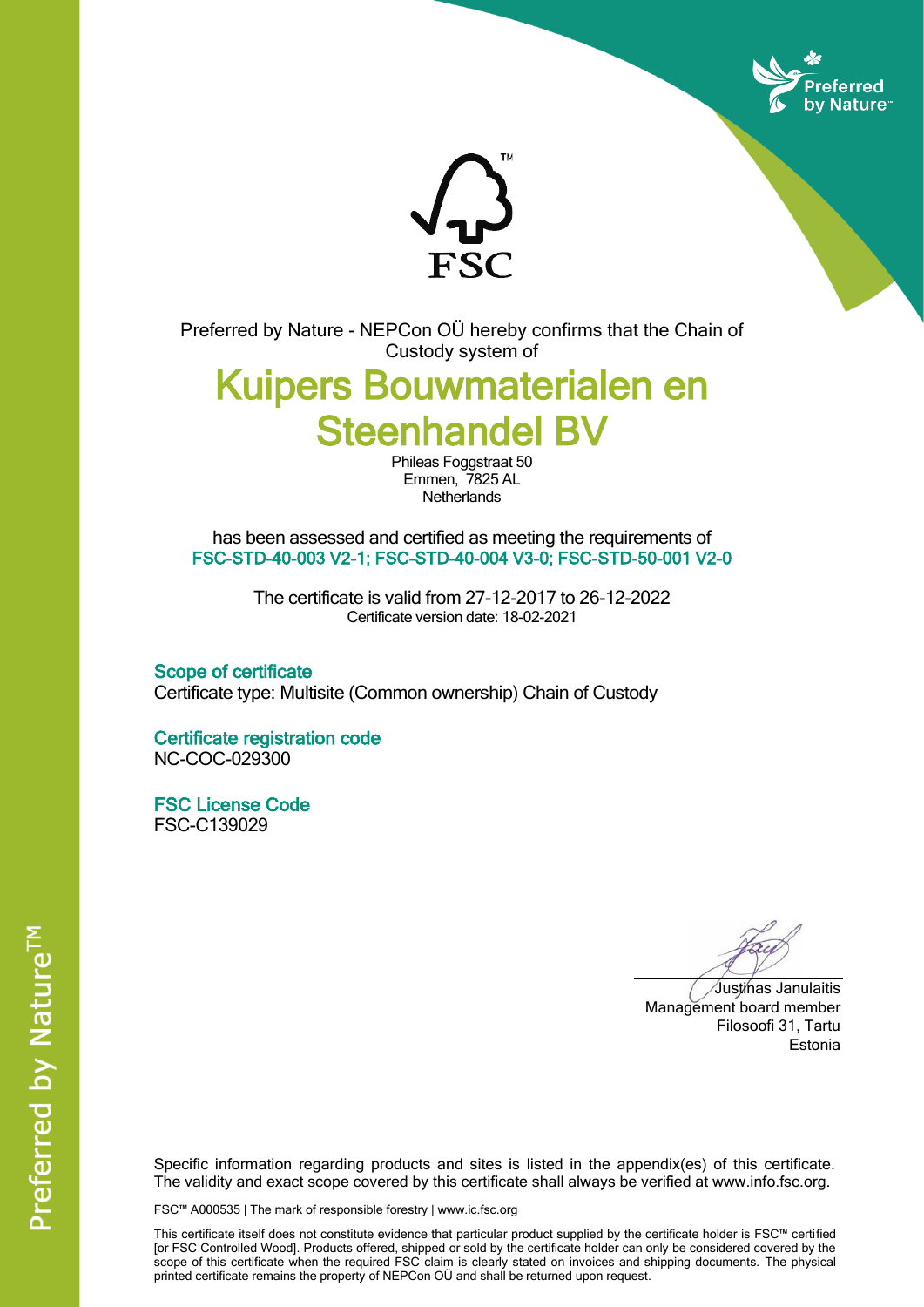

## Annex A: Scope of Kuipers Bouwmaterialen en Steenhandel BV FSC™ Chain of Custody Certificate

#### NC-COC-029300

#### (The list below shows products handled by the network of Participating Sites)

| <b>Product Type</b> | <b>Trade Name</b>                                              | <b>Output FSC Claims</b>             |
|---------------------|----------------------------------------------------------------|--------------------------------------|
| W <sub>11.1</sub>   | Deuren en deurkozijnen                                         | FSC 100%; FSC Mix x%; FSC Mix Credit |
| W11.14              | Trussen en daken                                               | FSC 100%; FSC Mix x%; FSC Mix Credit |
| W11.15              | Dakpannen                                                      | FSC 100%; FSC Mix x%; FSC Mix Credit |
| W <sub>11.2</sub>   | Ramen en raamkozijnen                                          | FSC 100%; FSC Mix x%; FSC Mix Credit |
| W11.3               | Trappen                                                        | FSC 100%; FSC Mix x%; FSC Mix Credit |
| W11.4               | Afscheidingen                                                  | FSC 100%; FSC Mix x%; FSC Mix Credit |
| W11.8               | Afwerklijsten                                                  | FSC 100%; FSC Mix x%; FSC Mix Credit |
| W <sub>5.2</sub>    | Massief houten planken                                         | FSC 100%; FSC Mix x%; FSC Mix Credit |
| W5.3                | <b>Balken</b>                                                  | FSC 100%; FSC Mix x%; FSC Mix Credit |
| W <sub>5.4</sub>    | Planken                                                        | FSC 100%; FSC Mix x%; FSC Mix Credit |
| W5.9                | Potloodplanken                                                 | FSC 100%; FSC Mix x%; FSC Mix Credit |
| W6.1                | Hout en timmerhout volgens standaard<br>duimse maten afgewerkt | FSC 100%; FSC Mix x%; FSC Mix Credit |
| W6.3                | Platen, afgewerkt                                              | FSC 100%; FSC Mix x%; FSC Mix Credit |
| W8.1.2              | Fineer multiplex                                               | FSC 100%; FSC Mix x%; FSC Mix Credit |
| W8.2.3              | <b>Oriented Strand Board</b>                                   | FSC 100%; FSC Mix x%; FSC Mix Credit |
| W8.2.5              | Cementgebonden spaanplaat                                      | FSC 100%; FSC Mix x%; FSC Mix Credit |
| W8.2.6              | Pleisterplaat                                                  | FSC 100%; FSC Mix x%; FSC Mix Credit |
| W8.3.2              | Medium-density vezelplaat                                      | FSC 100%; FSC Mix x%; FSC Mix Credit |
| W9.5                | Volhouten plaat                                                | FSC 100%; FSC Mix x%; FSC Mix Credit |

This certificate itself does not constitute evidence that particular product supplied by the certificate holder is FSC™ certified [or FSC Controlled Wood]. Products offered, shipped or sold by the certificate holder can only be considered covered by the scope of this certificate when the required FSC claim is clearly stated on invoices and shipping documents. The physical printed certificate remains the property of NEPCon OÜ and shall be returned upon request.